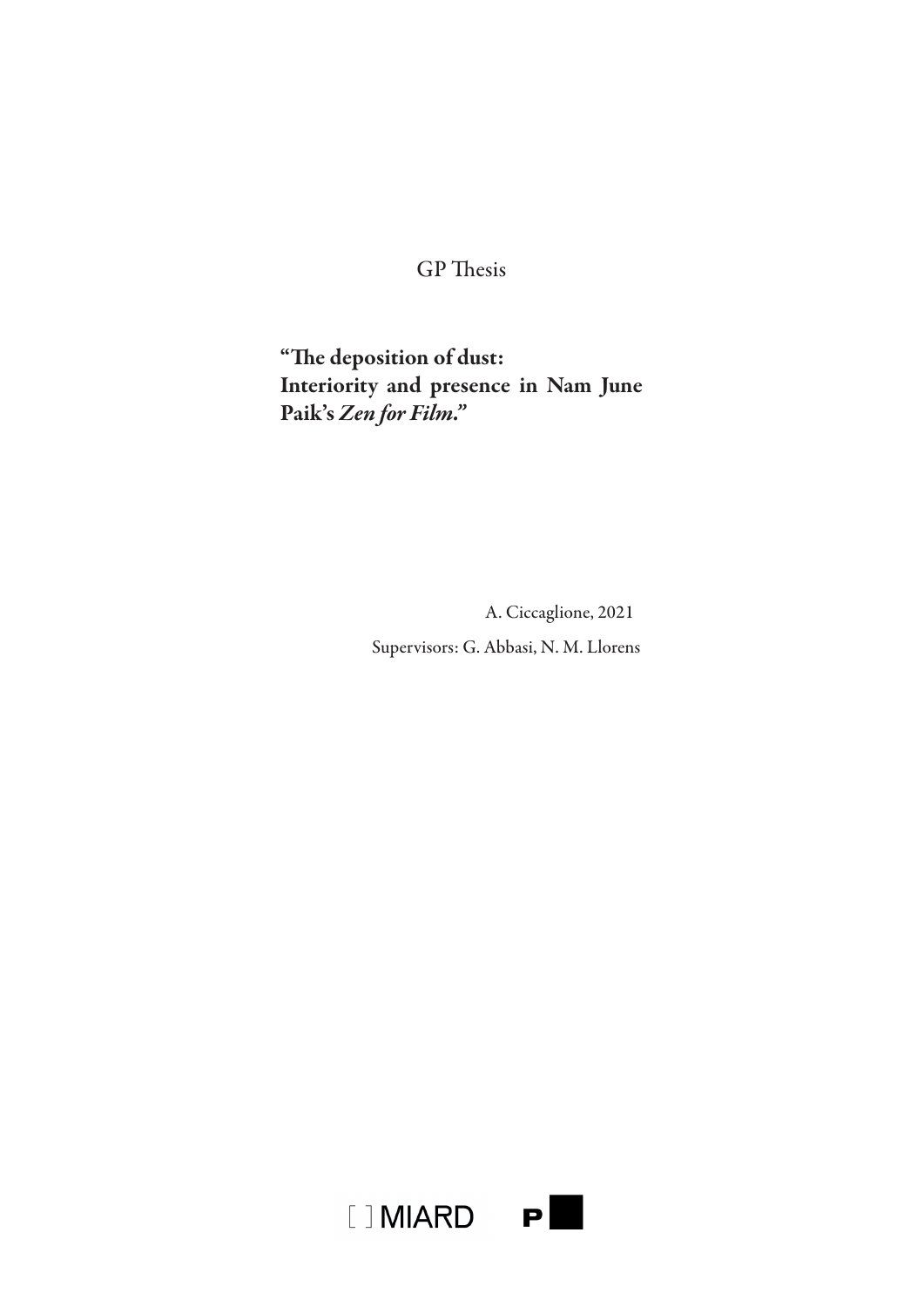Table of contents:

Introduction

Zen for film

Dust and atmosphere

Dust and interior

Dust and the screening room

Dust and film

*Relevant bibliography*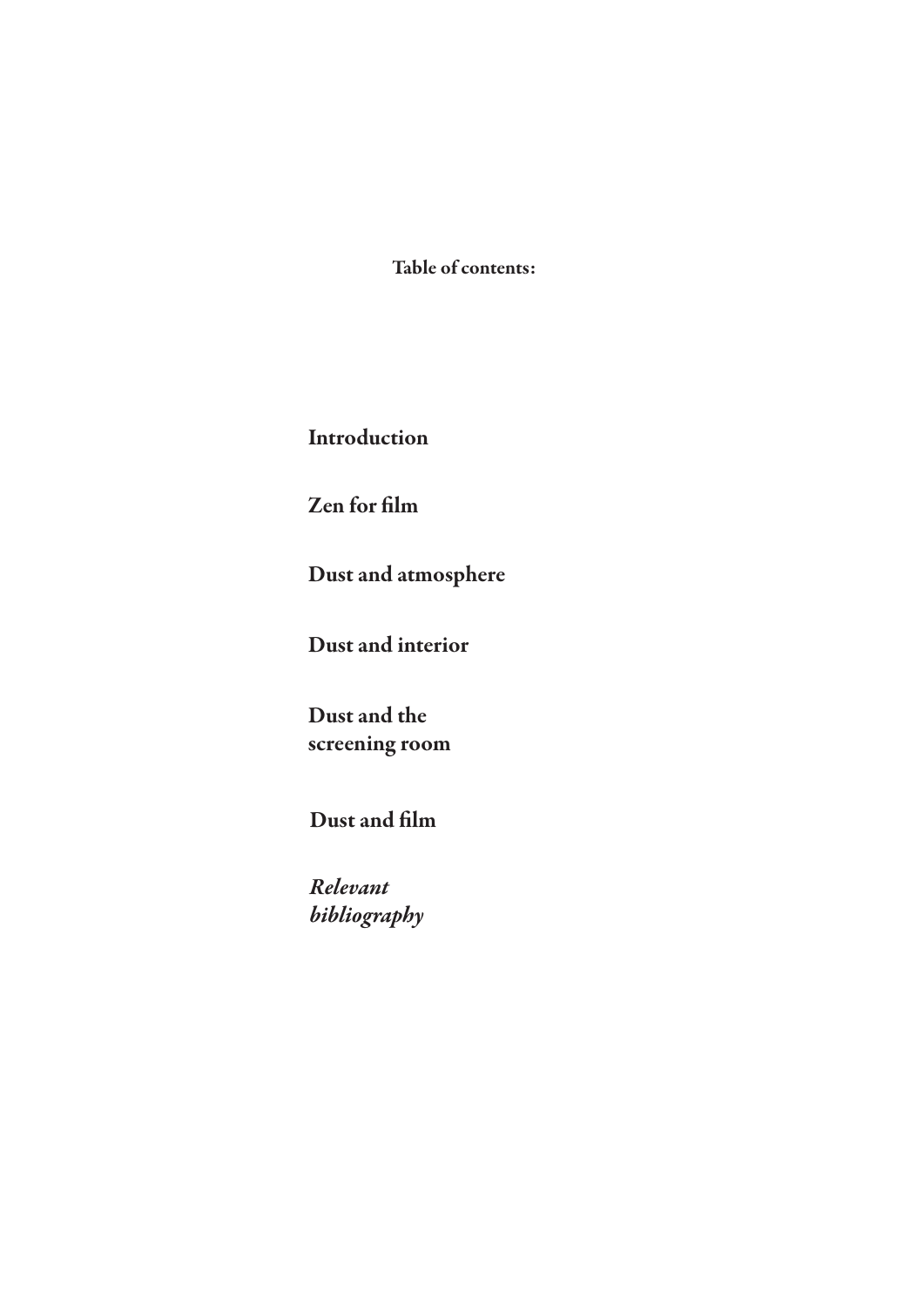This text is about the deposition of a particle of dust on film and how it comes to form the moving image in Zen for Film, an artwork by Nam June Paik, showing the collapsing boundaries between viewer, interior and the architecture, emerging their interiority in an instant of amplified presence of things.

I am narrating this journey of dust to argue against the interior as a separate container, against the atmosphere as an invisible, nearly non-existent factor which can be ignored and against the passivity of bodies in space. The interior is full of atmosphere and thus interconnects bodies and architecture through air and dust, activating their agency and Zen for Film demonstrates it trasforming that dust in image.

The touchdown of dust on the film is the instant when dust and film cease being separate entities and, together, form the image. The whole artwork is a movie consisting of a very long sequence of empty frames on which particles of dust have accumulated and keep doing so throughout the screening. The movie is thus a prolongued collapse between dust and image, where each particle joins the film and becomes indistinguishable from it, blurring the material boundaries between the two. This dissolution of separations extends outward, from its origin, the projector, to the atmosphere in the screening room, the viewer and the walls, revealing that their individuality is part of an ocean of interconnected relations.

The becoming image of each particle happens as soon as the projectors light shines on it, sealing the material relation of dust and film. Together, they sublimate in light and shadow, come out of the projector and land on the viewer and on the wall, in the form of an immaterial entity, the image.

The viewer and the wall's detachment are overcome through the hypnotising experience of receiving the ever-changing moving image. The viewer is drawn to the collapsing image and immersed in it, feeling his or her own interiority, and the wall merges with the image reversing its capacity to separate space in a possibility to create a connection.

Through dust, the mass of air in the screening's room, and thus the atmosphere as a whole, is in an intense process of exchange with the image and so connected to it to the extent where it is hard to tell where the image starts and the atmophere ends and viceversa. The image, a pyramid of light made by the projector, becomes atmosphere and atmosphere becomes the image.

While it is already blending viewer and wall, the image-atmosphere merges the atmosphere with them as well, acting as a connecting tissue. The image becomes the medium which broadcasts the extending-outward of the always in-process disintegration of boundaries between viewer, interior/atmosphere and the architecture. The celluloid film is surfacing interiority, namely the operations which cause the exchange between the interior, the wall and the viewer, becoming an antenna detecting trace of their presence and movement. Each time a particle of dust becomes image, it irradiates an overwhelming presence which unveils the apparent separation of things.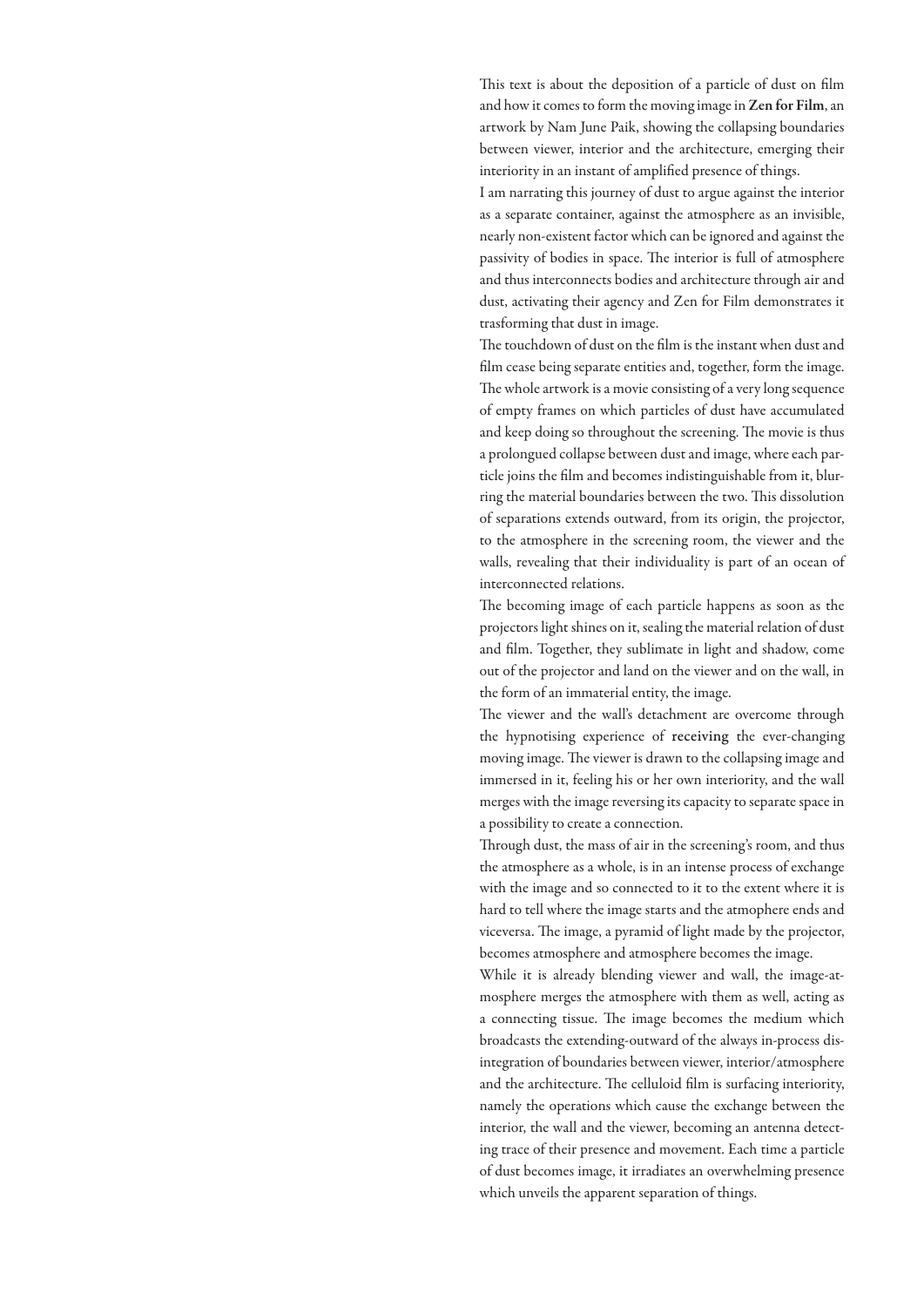I will procede in the text narrating my own experience of Zen for Film at the Stedelijk Museum in Amsterdam and expand on some of the key concepts the artwork touches namely the impossibility of emptiness, the permeability of the boundaries between things and the indeterminacy of the agency of bodies. Those are the factors that are necessary for the collapse of dust and image, causing the instant(s) of amplified presence and have repercussions on the way atmosphere, architecture, interiors and bodies are conceptualised.

The matter-full-ness of the interior/atmosphere allows the acknowledgement of the non-solidity of boundaries and the revelation of the agency of even the smallest speck of dust. It is such agency which sets up the dust-image short-circuit which ultimately exposes the crash of viewer, interior and atmosphere. After this, I will narrate the embodied journey that dust undertakes from outside, in the atmosphere, to end up on the surface of the film at the moment of impact. We will stop by to deconstruct what is leading to the moments of irradiation, four times: in atmosphere, interior of the museum, screening room to finish on the surface of film. I am using the narrative sections in italics to give a sense of how what I am arguing in each chapter is perceived, at the scales of atmosphere, viewer and dust.

Zen for film



Nam June Paik - *Zen for Film*, Stedelijk Museum, in 2020. *Source*: https://www.syavantvlie.nl/blog/selectie/nam-june-paik

I visited the Stedelijk Museum in Amsterdam on September 20th, 2020, with the purpose of going to the exhibition "The Future is Now", a retrospective on the work of Nam June Paik, the renowed Fluxus artist, curated by Sook-Kyung Lee.

I remember there was a beautiful sunny day shining on the countless canals of the city and the air was at a warm tempera-

ture, making me forget it was a moment on the brink of autumn. I was walking on the streets directed to the museum, under the blue sky, in a cool breeze and I never would have imagined that I was already experiencing Zen for Film before even setting foot inside the museum. That I was already taking part to the massive exchange of dust that takes place in the atmosphere and acting on it, possibly contributing to the formation of the moving image I was about to see. I couldn't have known that the dust was already on the trajectory to deposit on a film I didn't know existed. I was just walking until at some point I arrived at the museum and entered through the revolving doors.

I got a ticket at the entrance hall and headed up to where the exhibition was situated, climbing up the stairs to the second floor of the building. Thinking back about that day, there wereso many artworks that left a sign and constantly reemerge from my memory like TV Buddha, Zen for head and Human Cello for their intensity, their conceptual depth, but none of them gave me an estranged, mysterious feeling like Zen for Film did. A feeling of floating.

The video artwork was displayed in an "empty" side room, beyond an opening in a wall. I moved through the mass of air in the museum's interiors and reached the interruption of the wall, crossing the threshold and accessing the small room. It must have been a three meter by five room and the ceiling around four meters high, a cozy enclosure seemingly separated from the rest of the museum and from outside. There was an old school analog beamer placed on a white pedestal in the center of the room, projecting an image on the wall opposite to the entrance. I instinctively sat down and started watching the screening.

I noticed it was actually a silent, empty image with some strange lines and black dots appearing in it, I listened to the projector's clicking and fans. I felt unusually blank and for some reason I was enchanted by the scene. I realised I was watching scratches caused by the projector while moving the film around and specks of dust from the room which happened to stick to it. It was an empty image which couldn't possibly be empty (Asselberghs and Van Pee, 2009) showing that the empty room itself couldn't be empty, it was full of air, which carries dust. There was no emptiness because even the empty contains something. I was feeling empty but I couldn't be, I just had to look closer until I found out what I was feeling.

I was watching and I was feeling suspended, floating on a pillow of air, a portion of the gigantic mass of atmosphere out there. I was not only floating on it, but I was also submerged in it just like I am every day of my life. The obvious was not so obvious anymore, it became a discovery... I realised this air I was in was indivisibly connected to the air of the atmosphere outside and so the room did not feel so cozy and enclosed anymore, it felt like it was completely opened up and high up in the sky. I felt like the boundedness of the white box had been undone, that Zen for Film was showing how interconnected the small room was, beyond appearences.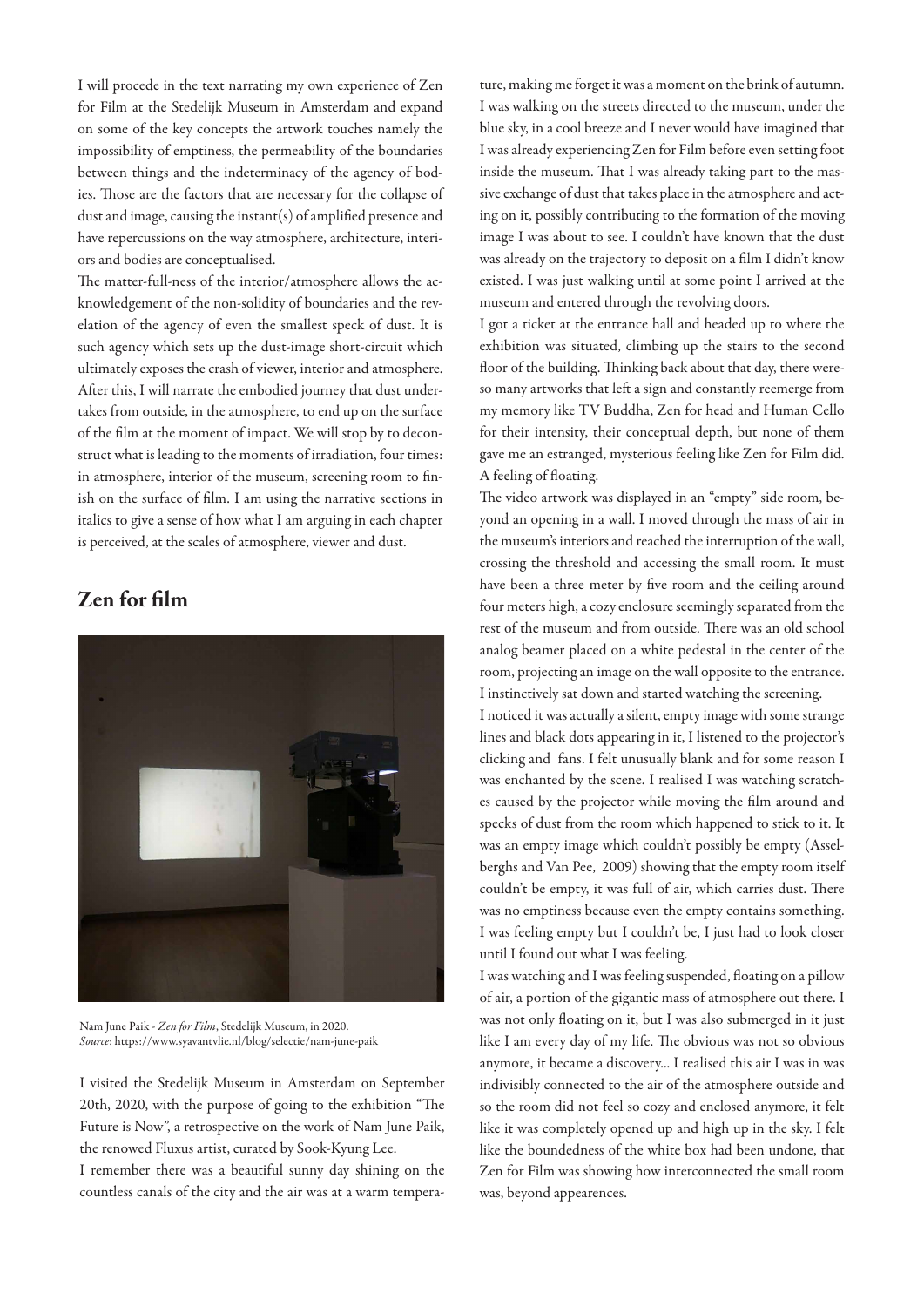I was watching, looking at images of dust flashing in front of my eyes and I imagined all the dust in the room showing itself, suddenly filling the empty interior in and swirling around everywhere. Like a very unstable liquid, dust was oscillating to any movement in the space and mixing in an unpredictable way. I was not able to tell when any of those floating particles would touch the film and become image. I felt the relationship between the mass of dust and the image as indeterminate, as if there was a gap between the two, the gap being me, the walls, atmosphere and any other presence and micro-action which, as bodies, we could do to cause dust to shift around in the room. I was watching Zen for Film and I perceived that unknown gap, the agency of my presence, that of the walls and of the atmosphere, the hidden operations which lead to the deposition of dust and to the appearence of those black spots in the image. Each spot that became visible revealed in-depth details about the space where the viewing was happening, because of the site specifity of dust and its sensitivity to movement. It was dust which was emphasing the matter-full-ness of the space, the permeability of boundaries between things and the agency of the bodies, through its collapse with film in an image, amplifying the presence of the whole site.

I narrated here my experience of Zen for Film trying to surface some feelings and concepts which I believe essential to the work and equally key to the argument that I am making. I(we) will continue imagining the journey of a dust particle travelling from outside, in the air of the city to the museum's interior, from the screening room to the surface of the film, in the instant of impact and formation of the image.

### Dust and atmosphere *[-5 years to impact]*

*It is five years prior to the impact but you can't know that. Imagine being a speck of dust floating above the streets of Amsterdam, far from the Stedelijk museum, where Zen for Film is displayed, dancing gently among streams of molecules of air. You don't see them around you but you feel supported by invisible soft bubbles, it's like skydiving in slow-motion. As a solid blob attracted by gravity you are falling towards the ground and you start to imagine depositing somewhere nice, to get some relax, but it's not up to you. Despite gravity pulls you to what is below you, the stream of air bubbles is too strong and carries you with it. You feel like you are being pushed around, unable to form your own direction.* 

*So many others are like you, stuck in the air and pulled from many currents to one side or another in an unpredictable way. They are exhaust particulate coming from cars, boats and factories, small chunks of soil coming from the ground, fragments of brick facades, people's hair or dead skin and even flower and tree pollen. These and many more with you, fall in the cathegory of dust, microscopic particles which detached from their original generating material. All together with the others, in a family of billions, you take part* 

*of a gigantic moving vessel, the atmosphere, you let yourself go and become part of this invisible volume navigating between buildings, people, vehicles... you get lost in all this, you lose reference of where you are. You feel the warmth of the Sun above you and the ground attracting you from below and you travel for a long time. Chances are that you will never even find the place you wanted to go to, one of the many rooms in Stedelijk Museum, to finally encounter the film. All you need is time and patience. The atmospheric vessel keeps moving around, dividing itself, deforming and rebuilding its flows, carrying you and all your dusty companions along. Your destiny is fully in the hands of the turbulent directions of wind. Only waiting may help you find the way and ultimately enter the museum halls. You may have to wait for a long time, even years, if you got caught in an aphazard upwards current and got shot up high in the atmosphere and entered in great currents...*



A photograph of the Earth surface, capturing the diffusion of atmosphere in outer space. The contrast with outer space allows to visualise its "dusty" quality. *Source*: NASA

You were in the atmosphere, an immense ocean of molecules of air and particles of dust which engulfs our whole planet. With barely any exception, atmosphere floods any space on the surface of Earth which isn't already occupied by something else. If an object moves, the mass of air rushes in to fill in the resulting empty space, de facto making it impossible to devoid a space of atmosphere, unless technologically intensive equipment is used. This means that, at the level of architecture, the so-called exterior is not empty but full of matter and always interconnected with the so-called interior, by an endlessly moving and changing atmosphere.

Completely dispersed in all this, dust is an umbrella material which could be any type of microscopic solid floating in the air and accumulating on any surface on Earth. It brings together a great range of different things from parts of buildings to people and it is the product of the pulverisation happening on the surface of things. If the atmosphere, full of dust, fills in the space between things, it is in fact blending their external boundaries in an extensive, overlapped area, carrying their presence far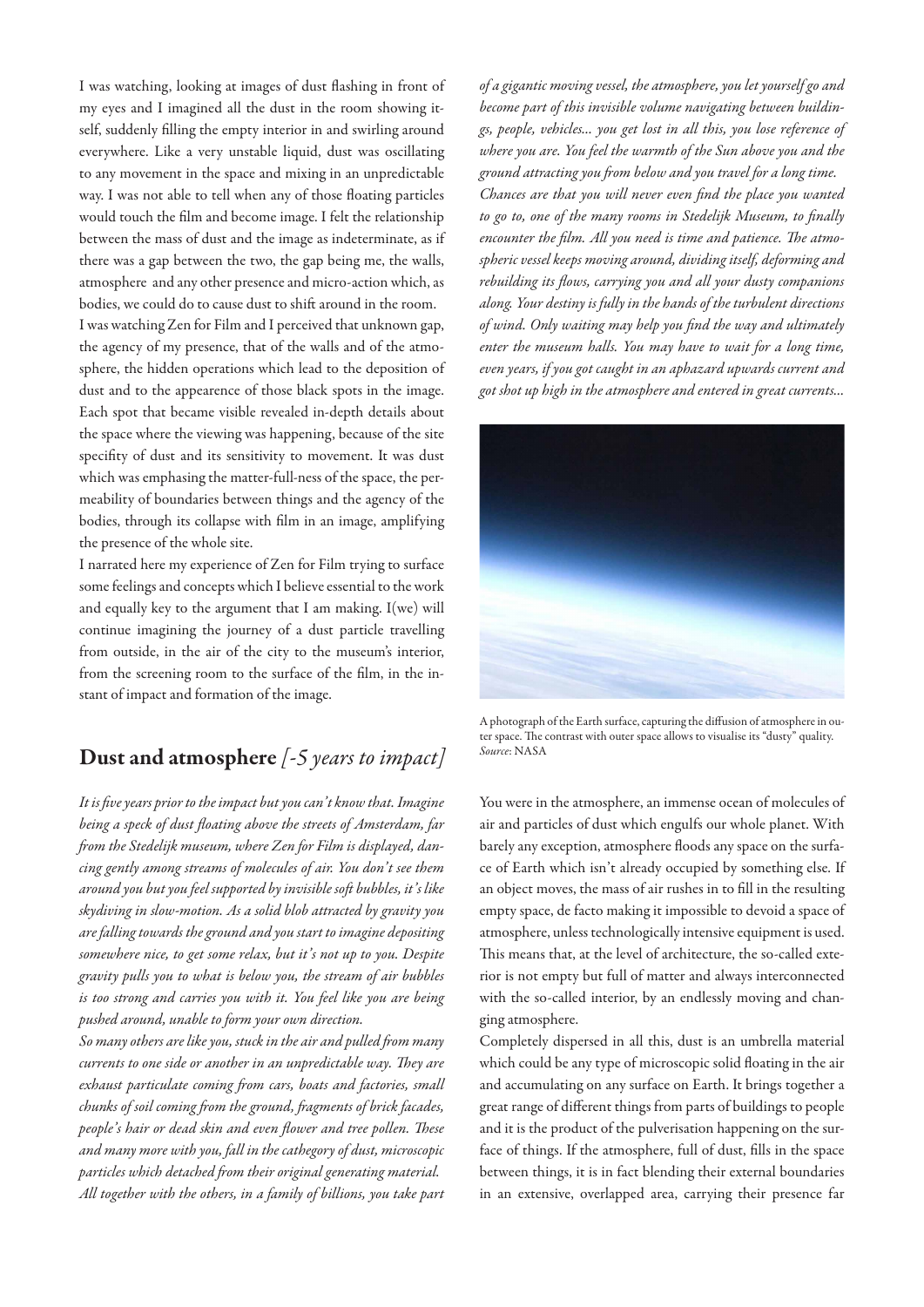beyond their apparent confines, as if irradiating them around. Being the most visible part of atmosphere, dust surfaces the unpredictable changes and movements of the atmosphere, reflecting the presence and movement of bodies and things. In the interior of Zen for Film these influences on the air are exercised for the most part, by the viewer and the walls, by their only presence, influenting the flows moving dust. The hidden relationality between these and their agency is surfaced in the instant of impact of dust, when the interconnected interiority of atmosphere, architecture and viewer irradiates out in the material realm.

Dust and air, the main components of atmosphere, demonstrate the matter-full-ness of space, constitute a connecting tissue between solid objects like bodies and architecture and thus fades their boundaries. In other words, atmophere ties bodies and architecture together in an assemblage in which their relations are a result of coevolution (De Landa, 2006). Dust is a by-product of evolution in time of bodies, with dead skin, fibers of clothes and hair, but also of architecture, with the pulverisation of its walls and atmosphere pulls all this dust together. When it finally ends up on the celluloid of Zen for Film, these processes of evolution are exposed by the image, in an instant of amplification of presence.

#### Dust and interior *[-3 weeks to impact]*

*It is three weeks prior to the impact. After years of floating up in the sky, carried by pressure differences up high in the atmosphere, you and many others in your gigantic family of particles end up swirling in Museumplein, somewhere not so distant from the entrance to the Stedelijk museum. The only factors that increase your possibility of entering is to tag along something else entering the interiors or to infiltrate in the architecture riding a current directed inside, dragging you past the revolving doors at the entrance.* 



Ground level floor plan of the Stedelijk Museum. The entrance is below. *Source*: https://www.designboom.com/architecture/benthem-crouwel-architects-stedelijk-museum/

*Eventually, the chaotic workings of the atmosphere push you inside the museum, a geometric cavern made up of steel, glass, stone, concrete and even fiberglass, enclosing a volume of air and dust inhabited by humans. You and your particle friends from outside mix freely with other more stable inhabitants of the museum's interior like fragments of paint coming off from the walls, pieces of pulverised concrete and even flakes of dead skin detached from human visitors.* 

*The lack of strong winds in the interior makes you slow down, allowing you to fly much closer to the ground. The idleness of currents inside the museum allows the dust families to be more stable and live in here longer, making the particles much more "local" and specific to the place. At the same time, your movement becomes much more dependent on specific events, like a human passing by agitating the volume of air or the fans of a projector... you notice a new sensitivity: your spiralling along with air happens as a negative to the moving of other things in the space, making your position a mirror of their presence.* 

*Despite these more calm conditions, you manage to reach the second floor, jumping from a place to another, while moving closer and closer to the walls where the turbulences weaken and air gets thicker. From this close, the solid looking walls don't seem solid at all, rather they look like clouds, making it impossible to tell where air stops and the layer of paint begins. The immense surface is diffused all around, becoming slightly less solid with distance, but never reaching the point of zero density. It is like you are floating in a space which it is impossible to define as atmosphere or wall, but just a zone of exchange of dust, subverting the boundary of the wall.*



Diagram of the exhibition's interior spaces on Stedelijk museum's second level. In white: the walls. In black: the atmosphere in the interior of the exhibition. In dark grey: the small room where Zen for Film was being screened.

There is no such thing as the absolute separation between two portions of matter, like the wall and the portion of air and dust in the interior, because matter has a texture which is infinitely porous and full of caverns, without empty parts (Deleuze, 1991). Wall and atmosphere are part of the same highly porous cloth of matter, just like bodies and things in the interior, but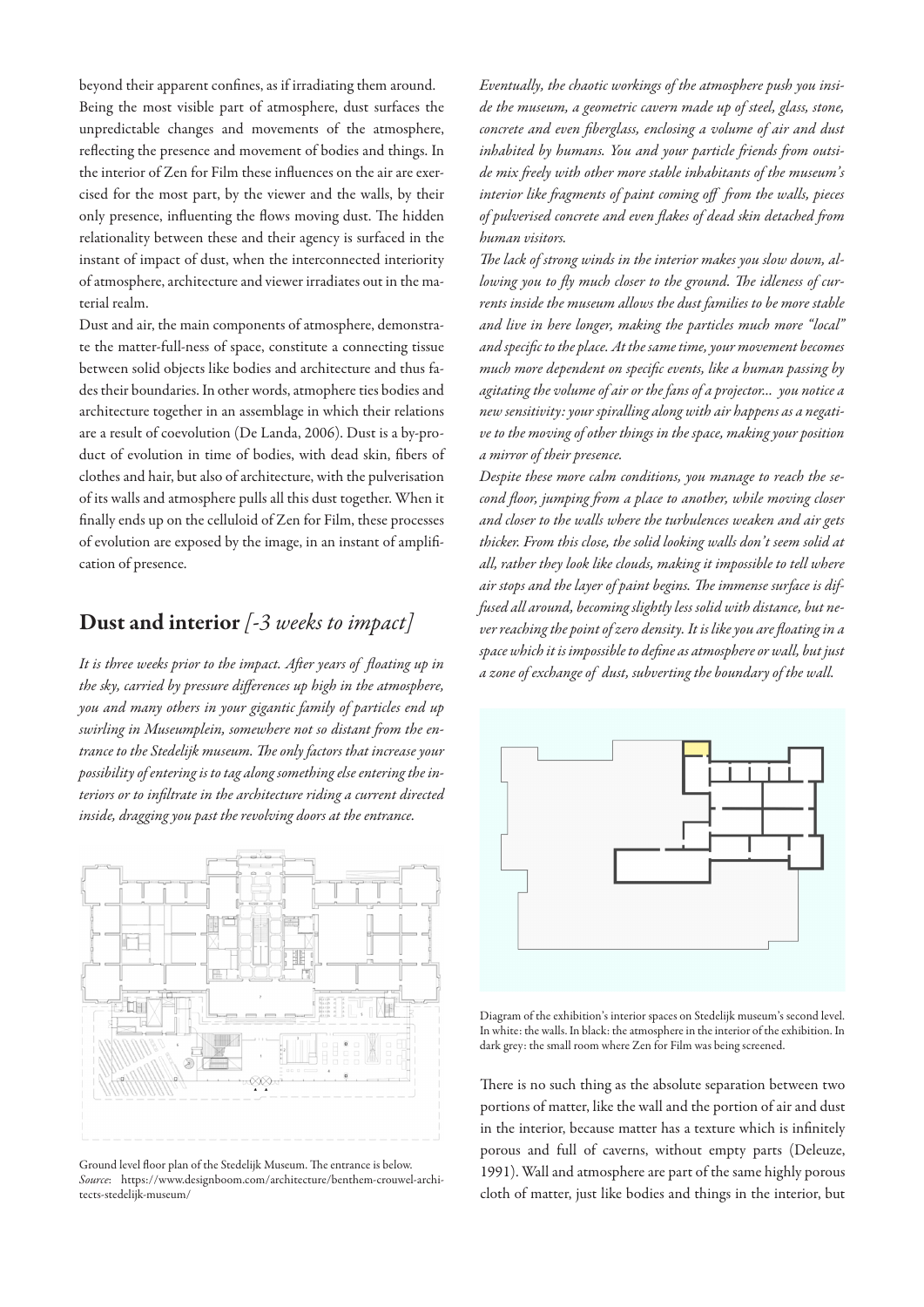are differentiated by their shift in density from within the wall to outside of the wall, from outside of the wall to the inside of bodies. The in-between zone in which dust detaches from walls and bodies is also the zone where the deposition happens on the celluloid in Zen for film. The densification or diffusion of that zone is a consequence of any movement and presence in the interior which makes air move or influences the amount and type of dust, hence the sensitivity of the artwork and its capacity to be a spotlight on what is happening in that room.

The exchange of dust between the walls of architecture and atmosphere, the not-empty interior, renders their boundaries permeable and thus allows the interior to be filled with the presence of the walls and bodies. The co-presence of wall, atmosphere and bodies has brought them to be what they are and to the loss of their independence from each other, because their in-becoming relationship is one of interiority (De Landa, 2006). If taken apart from each other, atmosphere, bodies and walls wouldn't be the same as they are when they are together. The exchange of dust establishes a platform which interweaves their presences and their evolution in time.

The coming together through dust transforms the wall, the atmosphere and the bodies in a way that it is impossible to speak of them in separate terms. The "full" of the bodies is gradually transformed in the "empty" of the atmosphere which turns in the "full" of the wall, to the point that it is impossible to say if atmosphere is a very diffuse form of a wall and of bodies or if the wall and the bodies are a very densified version of the atmosphere. Wall, atmosphere and bodies are thus never separated by a boundary but folded together (Ingold, 2020) by the deposition of dust, which collapses their apparent boundaries and their reciprocal duality, demonstrating the interconnectedness of their interiority.

The tendency of air to be extremely sensitive to movement and the capacity of dust to gather fragments from every object present in a space, makes the matterfull interior always specific to the conditions of the site, especially to the agency of bodies. The presence of the walls and their stillness alters the direction of air flow and releases large quantities of particles, while the bodies moving around and even breathing affect the turbulences in the air. While the trajectory of a particle of dust may seem more defined by the way the space is made, they aren't completely and the bodies introduce an element of indeterminacy, of "opacity in the transmission of interactions" (Cache, 1995, p142). The unpredictability of the bodies' agency is subtly inscribed in dust's becoming and it is irradiated in the interior, by the moving image of Zen for Film.

The circulation of dust counters a black and white vision of wall, atmosphere and bodies, which ultimately leads to the coming apart of the concept of interior as a boxed empty space surrounded by walls. The interior is, in fact, a product of the transformations of atmosphere, walls and bodies, a surfacing of the interiority of their bond. Opposing the idea of the wall

as an absolutely solid piece of matter which separates and the interior as a completely empty non-wall, dust speaks of an interior which is product of the interrelations of wall, atmosphere and bodies. Surfacing presence and becoming of dust, the image of Zen for film is the exteriorisation of the exchange between bodies, walls and atmosphere, an irradiation of their bond of interiority.

### Dust and the screening room *[-1 hour to impact]*

*It is one hour prior to the impact. You are still floating near a wall in Stedelijk museum's second level, at this point closer to your destination, the film's surface. You get extremely lucky and the best possible scenario happens: a human being slams into you and many of your companions, while walking towards Nam June Paik's exhibition. The impact is shocking and the atmospheric wind vessel has to divide itself, pushed around by the solid-ish mass of the human, so you manage to land somewhere on the skin surface of the human. You land at full speed on an area that looks like a misty, desolate desert and manage to blend in with it, along with some of your dusty companions.* 

*The human mountain of flesh is shaking and ondulating while it is directed towards the inside of the geometric caverns made up of concrete, wood and pigments of the gallery spaces. The whole mass seems to move on a quite precise tempo, producing low booming sound, moving wind currents on the surface and thus causing the whole surface to destabilise and lift enormous quantities of dust. The surface of the human, as John Cage would say, is like an airport for particles of dust, part of a zone where dust takes off from the human into the interior and lands from the interior onto the human. The desert of skin fades outside towards the atmosphere in a zone of diffusion into the air...*

*Chances upon chances allow that once the mountain of flesh reaches Zen for Film's room you manage to take off from the airport of dust, along with many other companions, as the mountain of flesh approaches the projector. Parts of the city's buildings, remnants of combustion, soil but also fragments of the interior itself and the human viewer's skin. All together you detach from the human surface and join the room's atmosphere, riding the rollercoaster of currents swirling off the skin.* 

*You all are in the sea of particles in the interior, floating freely in its protected atmosphere. The only alterations are caused by the enomous amount of air expelled by the projector's fans for cooling it and the viewer, moving around the space. The walls, the viewer and the projector are continuously receiving and releasing dust in the room, where it all mixes together. Their apparent external boundaries are inevitably blurred by their reciprocal exchange of material. Each of the three is taking in parts of the other, in a generous and inevitable acceptance, carrying the story of their origin and their trajectory with themselves.*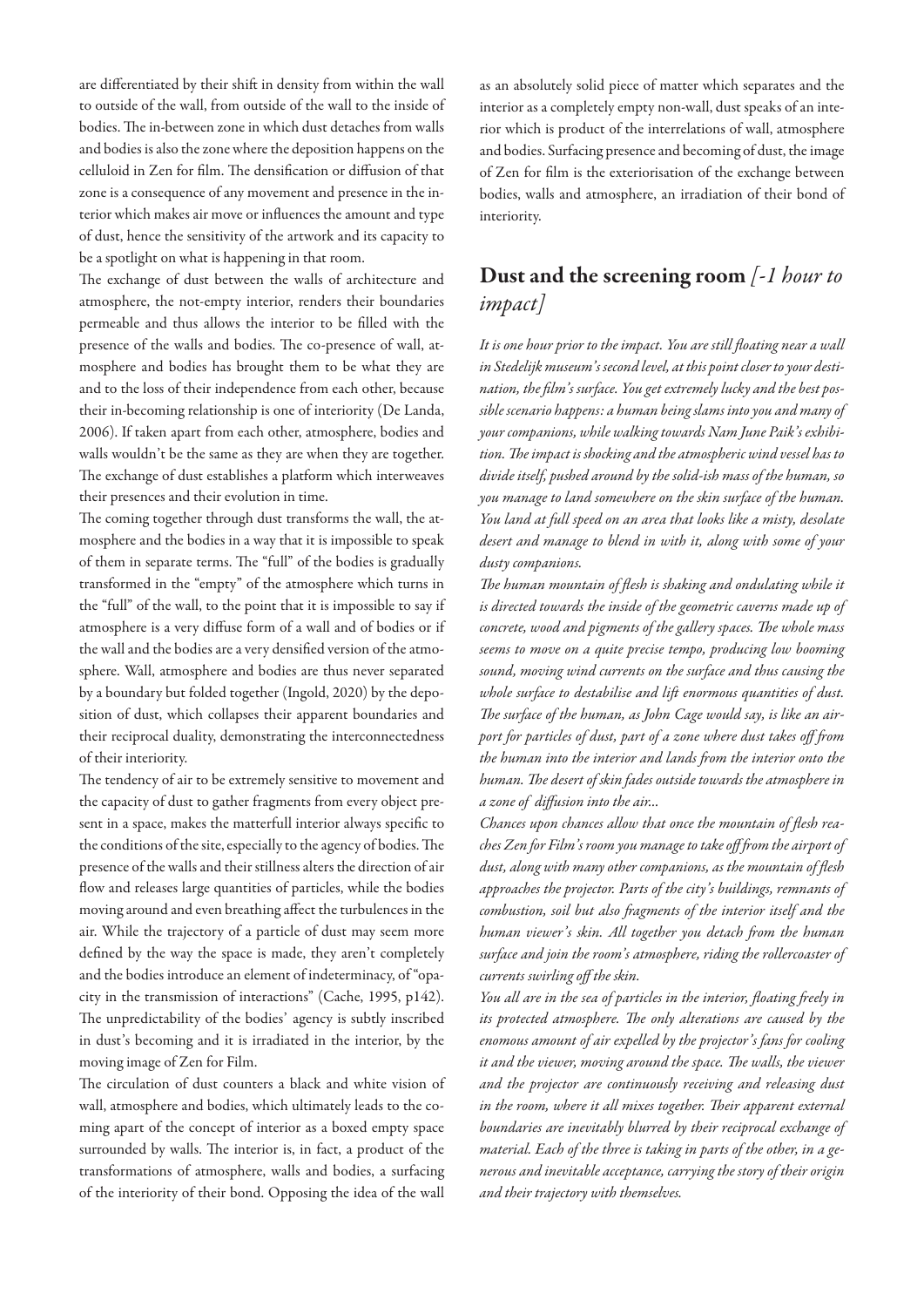#### The viewing

When you arrived in the screening room in the shoes of a particle of dust, Zen for Film was already running, while the celluloid was accumulating dust and being projected on the wall opposite to the entrance. The human who brought you here is watching the moving image, now imagine being in that body, experiencing the becoming of dust. Imagine witnessing with your eyes, in your own body, how the image amplifies the collapse of boundaries between you, wall and atmosphere, extending outward from the film touched by the particles of dust.

*Imagine that you are standing next to the projector watching Zen for Film. You see a vibrating white image on the wall, clusters of flashing black dots on it and some dark lines across the frame. Twenty minutes of blank images, punctuated by deformed shadows, appearing in different areas of the rectangle of light radiating in the exhibition space. It is like watching the parts of you that joined the fragments of the walls around you come together in the atmosphere of the room. As you watch dust, the vector of exchange, appear, your feeling of interconnection with the walls and the inside and outside atmosphere grows beyond measure.*

*You are watching and you find yourself between the projector and the white moving image, in the invisible pyramid of light created by the projector, how Paik used to do while performing. You turn around, facing the projector and stare into the light. The lamp is so bright that it is as blinding as looking straight into the Sun. Your gaze passes through all the transparent molecules in the air of the museum room and reaches the film directly, made invisible by the light. It is as if you are looking up at the Sun, through the clear atmosphere. The image irradiates you with the dematerialised conjunction of dust and celluloid, indeterminately connected to your presence in the interior and to your embeddedness in the continuous cloth of matter with atmosphere and wall.* 



Nam June Paik performing in *Zen for film*, 1964. Photo by Peter Moore.

*You are not seeing the image, you are receiving it. So intensely that it warms up your skin, on the surface. The skin, a zone of shifting density interfacing the inside with the outside of your body, acts as a screen, a support for the moving image, that doesn't need to be seen, but merely felt. You look at your own body and you just* 

*see the transformations of the image of dust. Your body becomes a screen which doesn't just relate the viewer to the image, but to the materiality of the screen itself (Chateau et al., 2006) which is a combination of your own body and the wall behind you.* 

*The surface of the white rectangle and the surface of your body overlap, merging in something different, uniforming the roles of your surface and the white wall as screens. Seeing where your body ends and the image becomes difficult, as if you disappeared nowhere to be seen. The outer sensible surface of your body becomes a displaced extension of the room's interior surface, which in turn becomes an extension of the surface of your body. Your body merges with the wall as a screen, with the image of dust and therefore, with the atmosphere.* 

The moving image of Zen for Film weaves into the interior of the museum becoming part of its texture, of a screen-sphere. It is a space-image, a configuration of experience which brings together interior, image and viewer, constitutes their phenomenological co-presence and is based on their mutual, temporary influences on each other (De Rosa, 2020). The viewing of film builds up a space within the interior of the museum, a space of interaction and contemplation. The space-image is an amplification of the matter-full interior's presence showing its in-becoming nature and it is irradiated from the point the particle of dust touches the celluloid, outward. The space-image, manifested in the instant of impact of dust, shows that the becoming of the interior is product of its embeddedness with the walls and the viewer, of the interiority of their relations.

If dust is a medium of exchange of interactions, an agent of interconnectedness, between wall, viewer and interior/atmosphere, interiority is interconnectedness itself, it is a current flowing underneath from which these form and dissolve back in (Bohm, 1980). The process of densification and diffusion which characterises the relationship between viewer, wall and interior is driven by interiority, their loss of independency from each other. At any given moment in time, dust's location and movement in the interior is a result of interiority, the deeply linked flow of interactions between, viewer, wall and air. The deposition of the particle of dust on the celluloid is thus an event consequential to all these interactions and the image, showing the particle, is externalising the processes, and hence the presences, which led it to end up on the film.

The experience of deposition of particles for the extended duration of Zen for Film, allows the viewer to perceive the in-becoming status of dust and by extension the in-becoming of atmosphere, the wall and the viewer him/herself. The perception of his or her own position in this flow of interactions, is what I would define as soul. Soul is not something that is owned by the viewer as if the body was the container of it, but it is the feeling of interiority, of being immersed in large streams of interaction and becoming. The viewing of the particles of dust evokes the soul, surfacing it into the body, in an instant of collapse between the two, presence.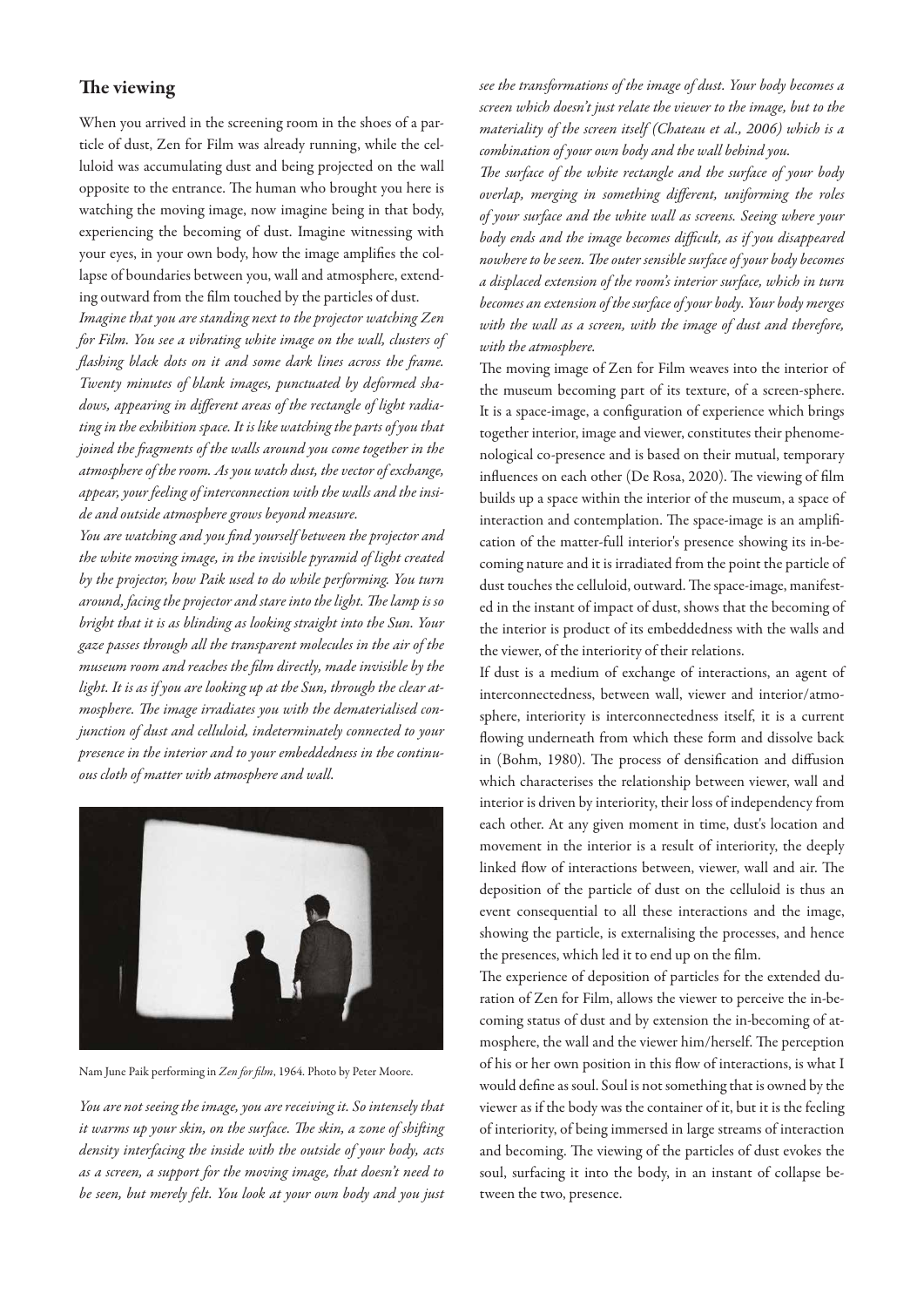Body and soul are on two different sides of the same substance, concentrated in the area of the body, which is neither corporeal nor spiritual and they complement each other in convexity and concavity (Cache, 1995). Body and soul are thus on two separate dimensions: the body is embedded in the material realm, while the soul is interconnected to the immaterial realm of becoming. Watching the particles of dust becoming the image is beholding at the material realm of dust collapse with the immaterial one of the image, which in turn triggers a collapse of the body with the soul in the viewer.

*You turn around again, look at the projected image and you suddenly get paralised by the flow of visuals. The result of thousands of frames rushing in front of the incadescent lamp of the projector. A very long sequence of white blank images, punctuated by deformed shadows. The flow is so fast that your brain can't possibly keep up. The black dots and the long dark lines keep appearing and disappearing without a coherence at an unbelievable speed.*

*The sequence of still images seems to accelerate even more and becomes a stream, a waterfall impossible to block still and keep under control. The unknown dark objects start to morph into one another, evolving. It's like the space between one image and the other is magically filled, infused with a real dimension. Even if no movement really happened between one frame and the other, the moving image makes it happen, animating the dark blobs. You have no idea what those blobs may actually be, dust, scratches or parts of your own dead skin. You keep watching, witnessing these pseudo-beings moving about and multiplying, crowding the frame more and more. It is like watching to the collapse of the dusty materiality of the blobs in their immaterial image and feel it expand outwards towards yourself.*

*As if zooming in on time, you feel in increasing synchronicity with the operation of becoming on the film, appearing in the white image. The prospect of a future fades and you get closer to the infinite present of becoming, closer to feeling interiority and so to the overlap of your body with the soul. You find yourself in a point of hysteresis, in "a gap in the time of the world in which we perceive instantaneity", when it is possible to perceive beneath the apparent fixedness of things (Cache, 1995). The flesh of the image is materialised out of speed and engulfs you underneath it. You perceive underneath the viewing of Zen for Film, you feel the interiority of relations between you, the walls and the atmosphere, in an instant of presence.* 

This instant is the point of inflession between body and soul: the only point in the substance in "which [there exists] a body and a soul, while at the same time being a place of rupture of the site of bodies and of souls" (Cache, 1995, p. 127). The viewer feels his or her own interiority, the embeddedness in the interior and the in-becoming of his or her surroundings. Through the collapse of the materiality of dust and its image, the viewer comes to feel his or her soul, the stream of interactions which interweave the viewer with the dust and thus with the formation of the moving image.

#### Dust and film *[-0.1 seconds to impact]*

*The impact is now imminent. You leave the body of the viewer, at this point immersed in contemplation of the soul, in awe to the vastity of interconnectedness. You become, again, the particle of dust which you left just a while ago, floating in the room subject to the many currents in the interior. You are now getting close to the projector generating the image, sublimating in light countless particles of dust from the interior.* 

*The turbulences caused by the mountain of flesh, combined with those by the fan and interacting with the walls, eventually cause your trajectory to end on the 16 mm undeveloped celluloid film operated by the projector of Zen for Film. You land on the surface, like an exploratory lander does on the Moon. Slowly and steadily. You touch the surface of the film softly and stick there, despite it being really smooth. Along with many other particles like you, you become part of one of the many film frames which composes the moving image. Up until the very last moment, when the projector's mechanisms slide you in front of the lamp and transform you into light, the film keeps exchanging large quantities of dust with the interior because while many arrive, almost as many take off before the irradiation.* 

*Finally, after some moments, the 10.26 by 7.49 millimeters rectangle of celluloid you landed in is rolled in front of the incandescent lamp. The space of the frame, for the duration of 1/24th of a second, is flooded by a blinding light. The rays pass through the transparent film as if it wasn't there and then reach you and all the other particles there with you, investing you completely. Your material being is short-circuited with the film and you become an immaterial opacity in the light directed towards the outside.* 

*You have become part of the stream of light and you enter a system of lenses which adjusts you trajectory to end exactly on the wall. As the light leaves the lens of the projector, passing through, it opens up in a pyramid which overlaps with a large portion of the interior, before reaching the wall. The interior atmosphere, made up of air and dust, is collapsed with the image of that same dust in an*  instant. For the duration of each frame in the viewing, the dust *in the interior is collapsed with its own image, the interconnected relations of viewer, wall and air are collapsed with their own becoming image, bringing interiority out into the interior.* 

The transformation of the particle of dust in an opacity in the stream of light is the instant when the material realm and the immaterial "flowing" realm collapse. That is a point in which the all connecting cloth of substance ruptures allowing interiority emerge out in the exteriority of the material world. There, the flow of interactions between viewer, walls and atmosphere is surfaced and comes into the material world by a splitting from its inside, along the grain of its becoming (Ingold, 2020). It is the interactions themselves which move the dust around and create the conditions for it to touch the film and become image, in fact transforming, from a hidden process merely leading the particles, into a perceivable amplification of their presence.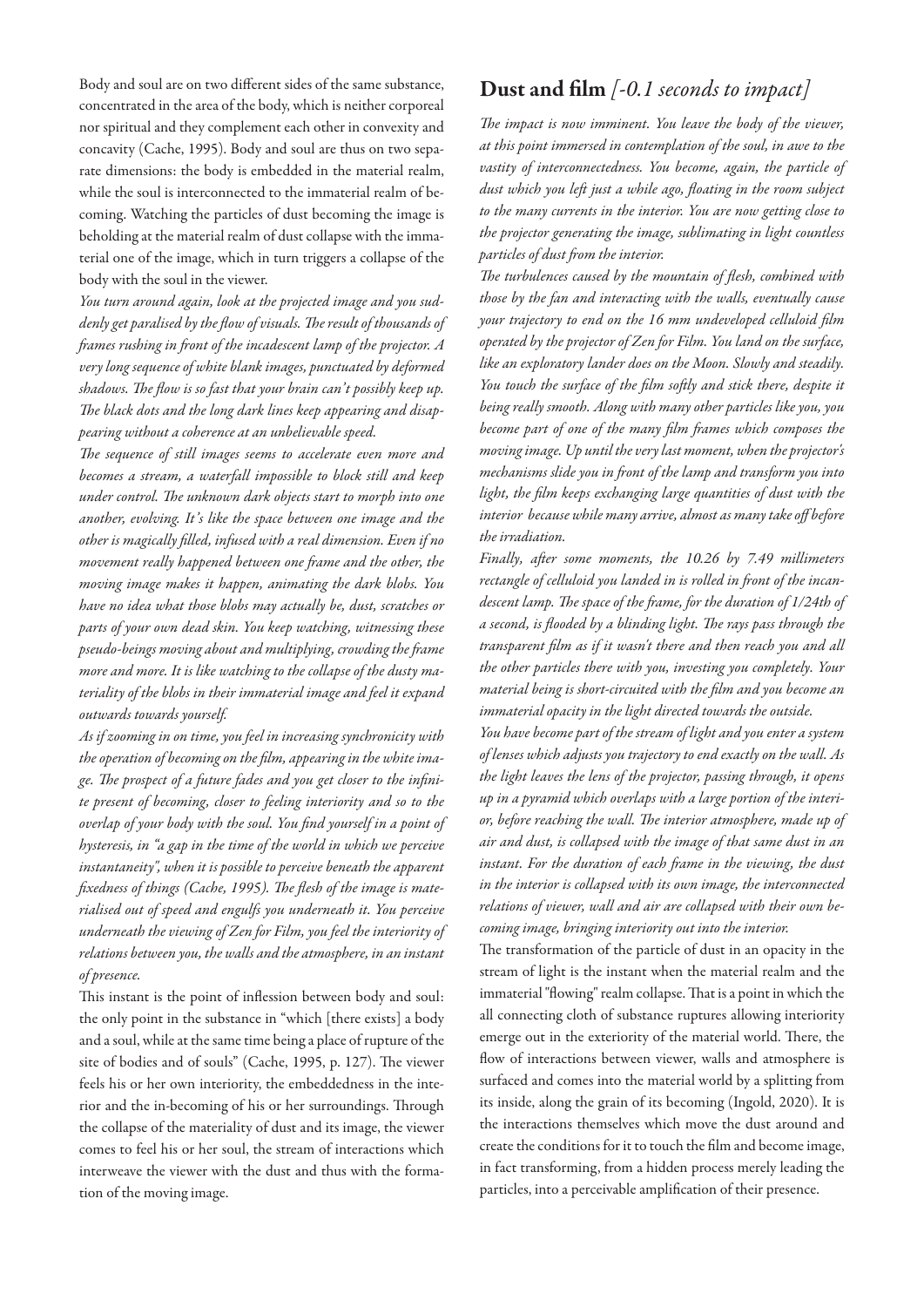Being dust an agent of exchange with viewer, walls and interior, it is composed, among other things, of diffused portions of viewer and of walls, specific to that interior, making the image of dust an exteriorisation of their becoming as well. When the dust, first in the form of pyramid of light, overlaps with the interior and then in the form of a rectangle, overlaps with the viewer and the wall, it collapses their in-becoming status onto them. This overlap determines, at all effects, the irradiation from the impact of the particle to the projection on the wall and even outwards, to the rest of the atmosphere, which is in relation with the interior.

In the case of the viewer, because of his or her ability to perceive interiority, the instant of collapse is also happening at the level of perception. Not only are the body and soul of the viewer part of this conceptual and material collapse, but the viewer is able to perceive the collapse and thus enter in a state of syncronicity with it. In that instant, the viewer feels like time is being stretched and everything moves in slow motion, as if it was possible to grasp each microscopic exchange happening in the site. The sheer complexity and incompleteness of that process leaves the viewer in a state of contemplation on the hidden, soulful current which is continuously making and unmaking him/herself, the architecture and the atmosphere.

The collapse of body and soul consists essentially of an instantaneous transformation of the opacity of the body to interaction, into a transparency, for an instant. Surfacing in the body of the viewer, the soul allows to come in contact with the flow of interactions "outside" of the body connecting it to the other material presences on the other side of the interactions. Interiority allows an amplified feeling of the materialities in a chain of contact with the viewer and their always in-process state, reflected in the soul. In that instant of impact, Zen for Film bridges the body of the viewer with the materials of walls and interior, but also allows him or her to feel the soul and contextualise it in the interaction of materialities.

The collapse of dust with its own interiority encompasses the interior, the walls and the viewer through the continuity of the flow of interactions between them. Their embeddedness in each other puts them in a sensible relation in which any event travels across all of them, emanating from the origin. It is because space is matter-full, separated by permeable boundaries and inhabited by active bodies that the collapse of dust and its image is able to show the operations beneath the presence of the site. Zen for film is a very sensitive antenna to the conditions of the site exactly because space is a product of interrelations in which things are relationally constructed (Massey, 2005). These conditions are projected outwards and hence bounced back to the site itself, in an instant in which it is possible to perceive the interconnected parts which compose it and their status of continuous co-evolution.